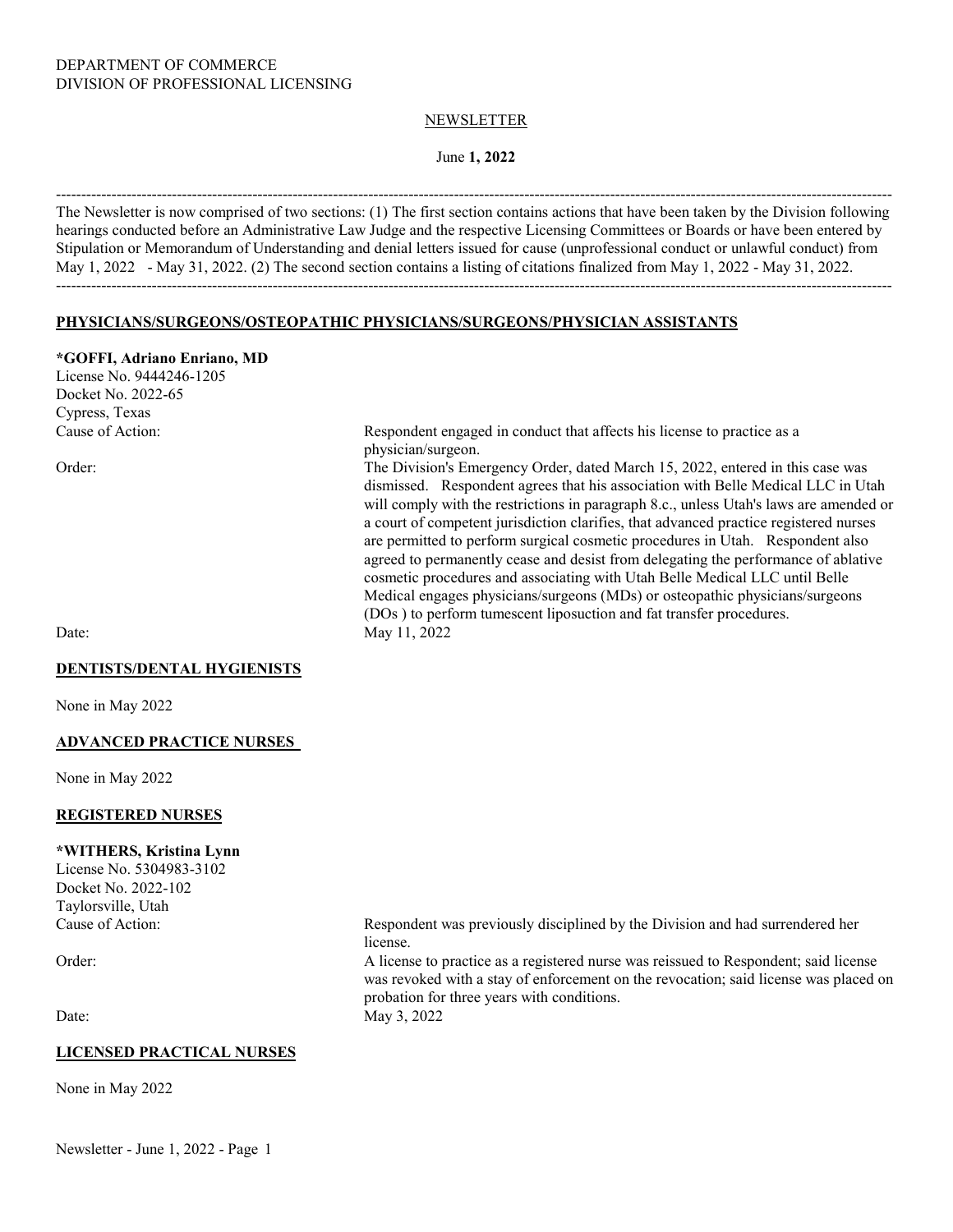# **PHARMACISTS/PHARMACIES/OTHER PHARMACY CLASSIFICATIONS**

### **\*SUPER DRUG & HERBAL STORE INC.**

Class A pharmacy License Nos. 11534699-1703/8913 Docket No. 2022-114 Richfield, Utah

### **MENTAL HEALTH PROFESSIONS**

#### **\*SPENDLOVE, Rex Alan**

Clinical Mental Health Counselor License No. 7788192-6004 Docket No. 2021-328 Smithfield, Utah

# **\*STEWART, Jeffery Van**

Clinical Mental Health Counselor License No. 10373429-6004 Docket No. 2022-119 Orem, Utah

#### **\*SUMNER, Jayne Ann**

Licensed Clinical Social Worker License No. 10389114-3501 Docket No. 2019-500 Tooele, Utah

Cause of Action: Respondent engaged in unprofessional conduct that affects its licenses. Order: Respondent was given a public reprimand; ordered to pay a \$10,425 fine within 180 days and also ordered to complete additional conditions. Date: May 13, 2022

The probationary condition requiring Respondent to complete a psychosexual evaluation was amended to require Respondent to complete a psychological evaluation provided by a Division pre-approved licensed provider within 90 days of the effective date of the April 18, 2022 Stipulation and Order. Date: May 9, 2022

Cause of Action: Respondent engaged in unprofessional conduct that affects his license. Order: Respondent's license to practice as a clinical mental health counselor was revoked with a stay of enforcement on the revocation. Said license was placed on probation for three years with conditions. Date: May 24, 2022

Order Reinstating License: The conditions that existed on Respondent's license were completed as of June 5, 2020 and said license was reinstated effective the date of this Order. Date: May 12, 2022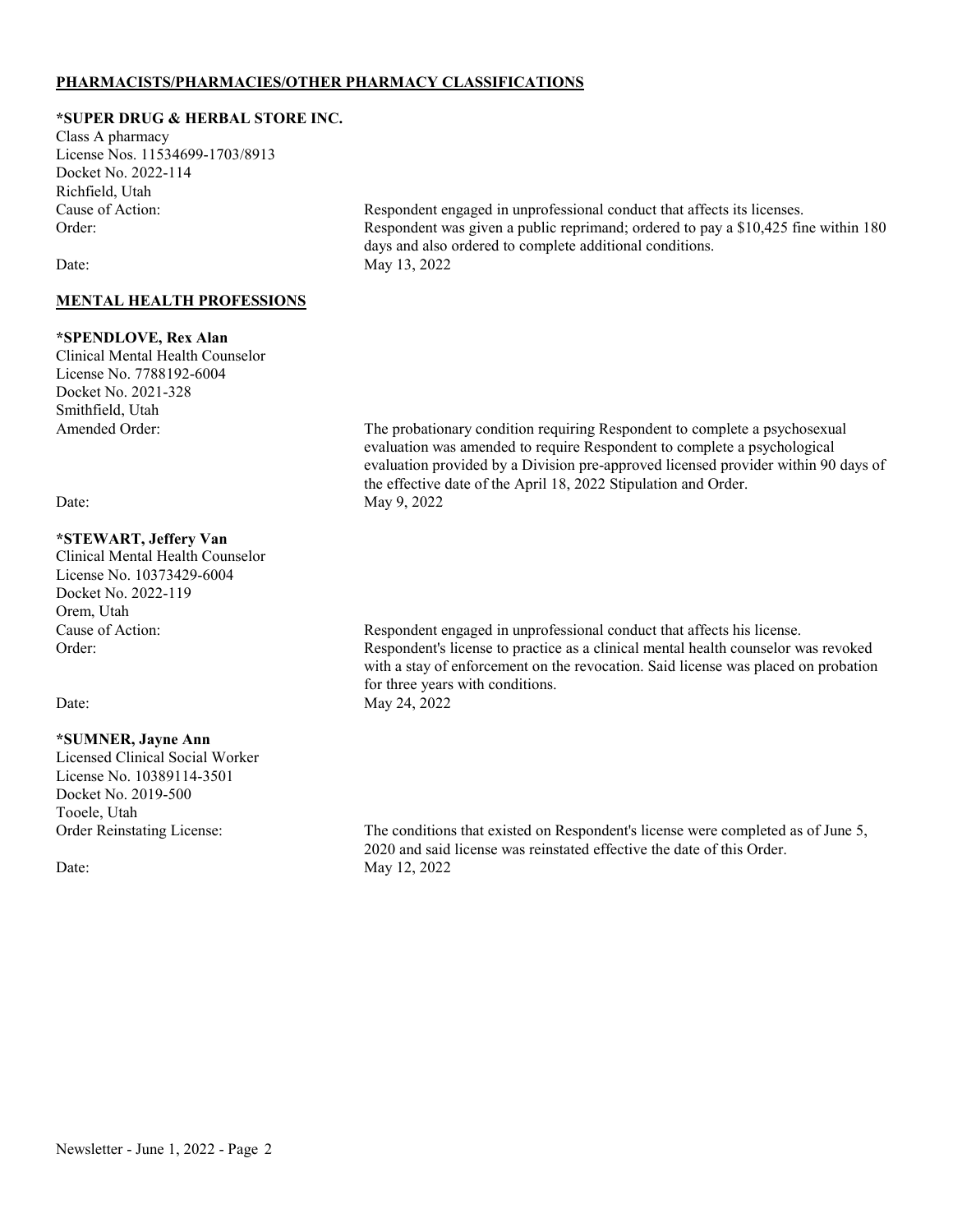### **CONSTRUCTION TRADES/CONTRACTORS/UNLICENSED CONTRACTORS**

### **\*ABEL'S ENTERPRISES LLC**

License No. 12155833-5501 Docket No. 2021-89 McCammon, Idaho

### **\*A W CARTER LLC**

License No. 11027046-5501 Docket No. 2022-54 Mt. Pleasant, Utah

# **\*BOURELL, David Landon**

Master Plumber License No. 49176607-5518 Docket No. 2022-99 West Jordan, Utah

# **\*C-1 CONSTRUCTION LLC**

License No. 11690573-5501 Docket No. 2022-43 West Jordan, Utah<br>Cause of Action: Date: May 25, 2022

Order Terminating Probation: The probation on Respondent's license to practice as a contractor was terminated and said license was reinstated with full privileges. Date: May 25, 2022

Cause of Action: Respondent engaged in unprofessional conduct when it failed to replace its S220 and R101 qualifiers. Order: Respondent's license to practice as a contractor was revoked. Date: May 25, 2022

Cause of Action: Respondent engaged in unprofessional conduct that affects his license. Order: Respondent voluntarily surrendered his license to practice as a master plumber. Respondent may not reapply for a master plumber license for a period of five years. Date: May 25, 2022

Respondent engaged in unprofessional conduct that affects its license. Order: Respondent's license to practice as a contractor was revoked.

### **\*CARSON'S CUSTOM CARPENTRY LLC**

License No. 11694728-5501 Docket No. 2020-171 Lewiston, Utah

### **\*CORBETT, Ryan Sean**

Apprentice Plumber License No. 11249927-5509 Docket No. 2019-219 Holladay, Utah

Notice of Reinstatement of License: The probation on Respondent's license to practice as a contractor was terminated and said license was reinstated with full privileges as of May 27, 2022 Date: May 27, 2022

Notice of Reinstatement of License: The probation on Respondent's license to practice as an apprentice plumber was terminated and said license was reinstated with full privileges as of May 29, 2022 Date: May 29, 2022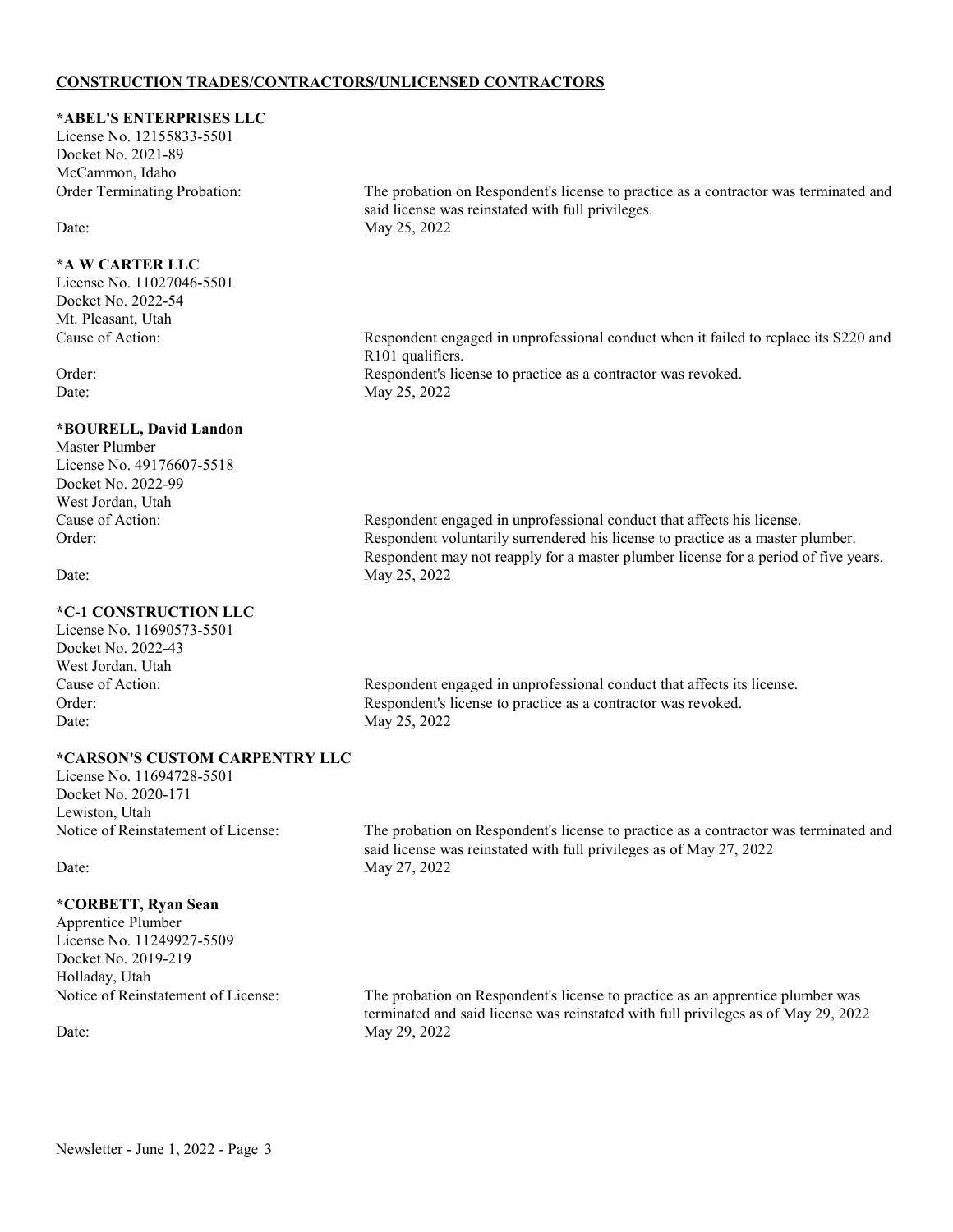### **\*CYCLONE HEATING & AIR LLC**

License No. 376009-5501 Docket No. 2022-50 West Jordan, Utah Date: May 25, 2022

**\*EXTREME MOUNTAIN BUILDERS LLC**

License No. 12213093-5501 Docket No. 2022-78 Huntington Beach, California

#### **\*FLUENT SOLAR LLC**

License No. 10690120-5501 Docket No. 2022-35 Lindon, Utah

#### **\*HANSON, Justin Patrick**

Apprentice Electrician License No. 12525607-5505 Docket No. 2022-85 Castle Dale, Utah<br>Cause of Action:

#### **\*HERMANSEN, Bryan**

Docket No. 2022-123 West Valley City, Utah

Cause of Action: Respondent engaged in unprofessional conduct that affects its license. Order: Respondent's license to practice as a contractor was revoked.

Cause of Action: Respondent engaged in unprofessional conduct and unlawful conduct that affects its license. Order: Respondent's license to practice as a contractor was revoked. Date: May 25, 2022

Order to Set Aside Revocation: The Division's March 30, 2022 Default Order is set aside, the Notice of Agency Action filed against Respondent's license is dismissed and Respondent's license to practice as a contractor is returned to active status. Date: May 25, 2022

> Respondent engaged in unprofessional conduct prior to submitting an application for licensure to the Division.

Order: A license to practice as an apprentice electrician was issued; said license was revoked with a stay of enforcement on the revocation; said license was placed on probation for two years with conditions.

Date: May 25, 2022

Cause of Action: Respondent engaged in unlawful conduct when he engaged in or represented himself to be engaged in unlicensed practice as a contractor. Order: Respondent was ordered to pay a \$6,000 fine of which \$4,000 was stayed. The remaining \$2,000 fine is to be paid to the Division in ten monthly payments. Respondent was also ordered to cease and desist from engaging in or representing himself to be engaged in a construction trade requiring licensure under Title 58 and/or by hiring or employing a person or persons who are not licensed under Title 58 when licensure is required. Date: May 25, 2022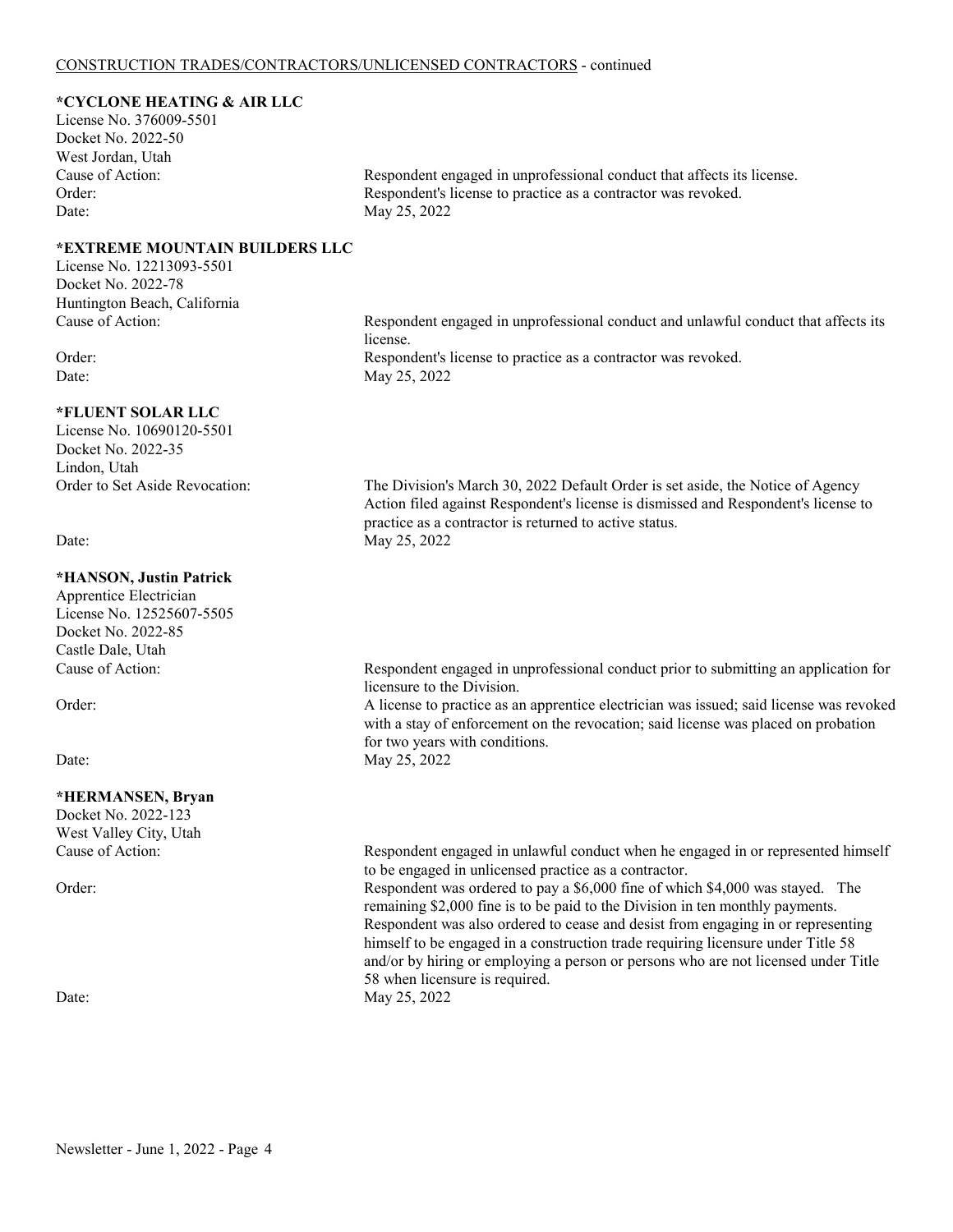#### CONSTRUCTION TRADES/CONTRACTORS/UNLICENSED CONTRACTORS - continued

#### **\*MORRIS, Michael Brandon**

Apprentice Plumber License No. 12617338-5509 Docket No. 2022-118 West Jordan, Utah

# **\*RED MOUNTAIN BUILDERS LLC**

License No. 3097599-5501 Docket No. 2016-76 Draper, Utah

# **\*SALVATION GLASS LLC**

License No. 10130589-5501 Docket No. 2022-48 Herriman, Utah<br>Cause of Action:

### **\*SCOTT, Brandon Adam**

Apprentice Plumber License No. 12694458-5509 Alpine, Utah

# **\*SOUTHERN CHARM BUILDERS INC.**

License No. 10226521-5501 Docket No. 2022-121 Salt Lake City, Utah

Cause of Action: Respondent engaged in unprofessional conduct prior to submitting an application for licensure to the Division.

Order: A license to practice as an apprentice plumber was issued; said license was revoked with a stay of enforcement on the revocation; said license was placed on probation with conditions until February 23, 2024. Date: May 25, 2022

Notice of Reinstatement of License: The probation on Respondent's license to practice as a contractor was terminated and said license was reinstated with full privileges as of May 2, 2022 Date: May 2, 2022

Respondent engaged in unlawful conduct and unprofessional conduct that affects its license. Order: Respondent's license to practice as a contractor was revoked. Date: May 25, 2022

Respondent engaged in unprofessional conduct when he informed the Division he no longer wants to comply with probationary conditions that exist on his license. Order: Respondent voluntarily surrendered his license to practice as an apprentice plumber. Respondent may not reapply for a plumbing type license for a period of two years. Date: May 25, 2022

Cause of Action: Respondent and its owner, David Wayne Carter, engaged in unprofessional conduct that would affect a license to practice as a contractor. Order: A license to practice as a contractor was reissued to Respondent; said license was placed on probation for two years with conditions. Date: May 25, 2022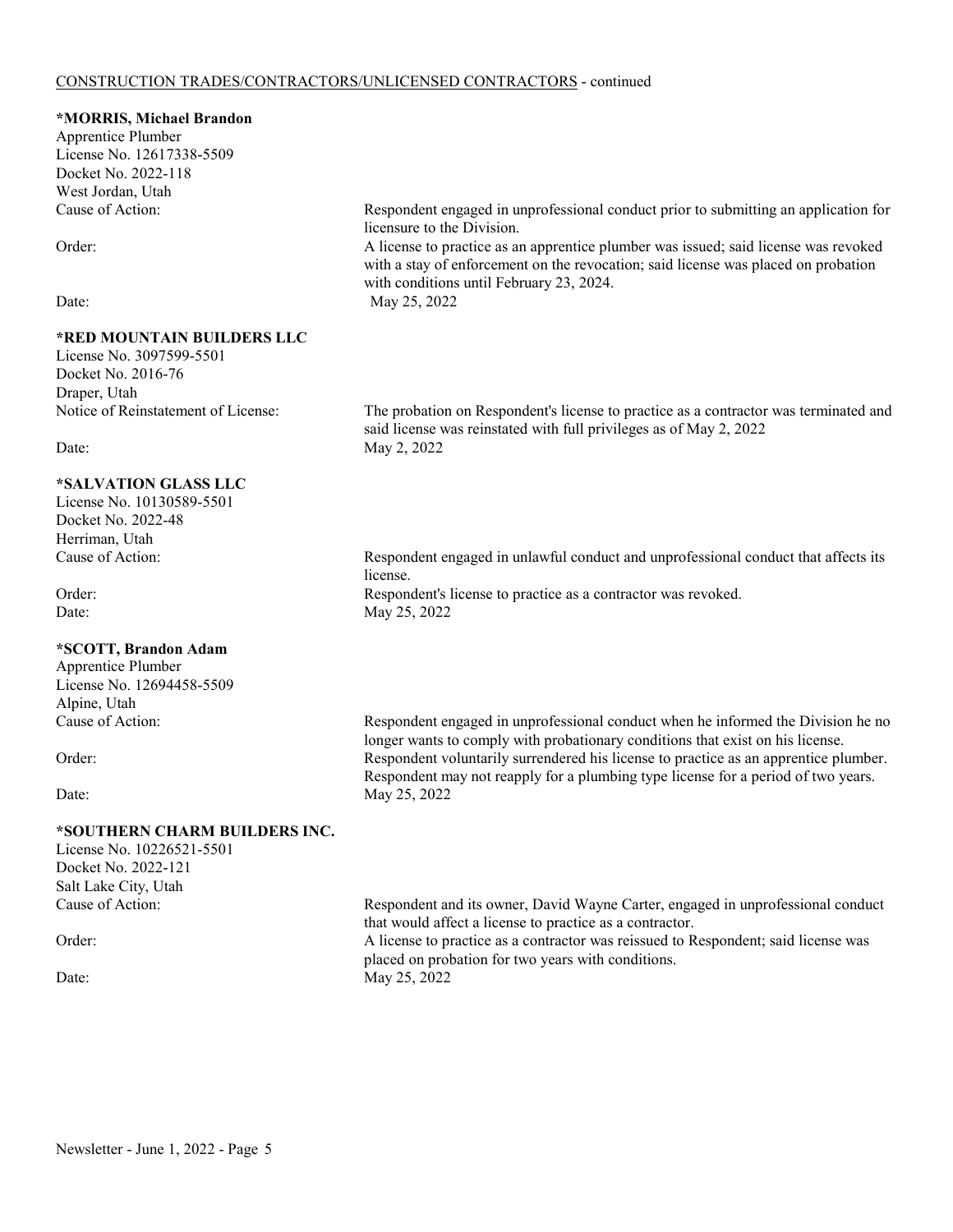# **\*SUPERIOR PLUMBING & MECHANICAL INC.**

License No. 12111129-5501 Docket No. 2022-98 South Jordan, Utah Cause of Action: Respondent and one of its owners, David Landon Bourell, engaged in unprofessional

# **\*TECHNIQUE CONSTRUCTION SERVICES LLC**

License No. 11067221-5501 Docket No. 2022-51 Bountiful, Utah Date: May 25, 2022

conduct that affects its license. Order: Respondent voluntarily surrendered its license to practice as a contractor. Respondent may not reapply for a contractor license for a period of five years. Date: May 25, 2022

Cause of Action: Respondent engaged in unprofessional conduct that affects its license. Order: Respondent's license to practice as a contractor was revoked.

### **\*THE LONGEST YARD CONSTRUCTION LLC**

License No. 12151731-5501 Docket No. 2022-68 Roy, Utah Date: May 25, 2022

Cause of Action: Respondent engaged in unprofessional conduct that affects its license. Order: Respondent's license to practice as a contractor was revoked.

#### **\*VIALPANDO, Joshua Hank Jerold**

Apprentice Electrician License No. 12801522-5505 Docket No. 2022-93 Salt Lake City, Utah

Respondent engaged in unprofessional conduct prior to submitting an application for licensure to the Division.

Order: A license to practice as an apprentice electrician was issued; said license was revoked with a stay of enforcement on the revocation; said license was placed on probation for two years. Date: May 25, 2022

### **OTHER REGULATED PROFESSIONS**

#### **\*ADAMS, Timothy Ernest**

Armed Private Security Officer License No. 11640834-6302 Docket No. OSC-2021-251 Provo, Utah Date: May 23, 2022

### **\*CARTER, Janet Louise**

Newsletter - June 1, 2022 - Page 6 Respiratory Care Practitioner License No. 10087930-5701 Docket No. OSC-2020-280 Moab, Utah Date: May 23, 2022

Cause of Action: Respondent engaged in unprofessional conduct that affects his license. Order: Respondent's license to practice as an armed private security officer was revoked.

Cause of Action: Respondent engaged in unprofessional conduct that affects her license. Order: Respondent's license to practice as a respiratory care practitioner was revoked.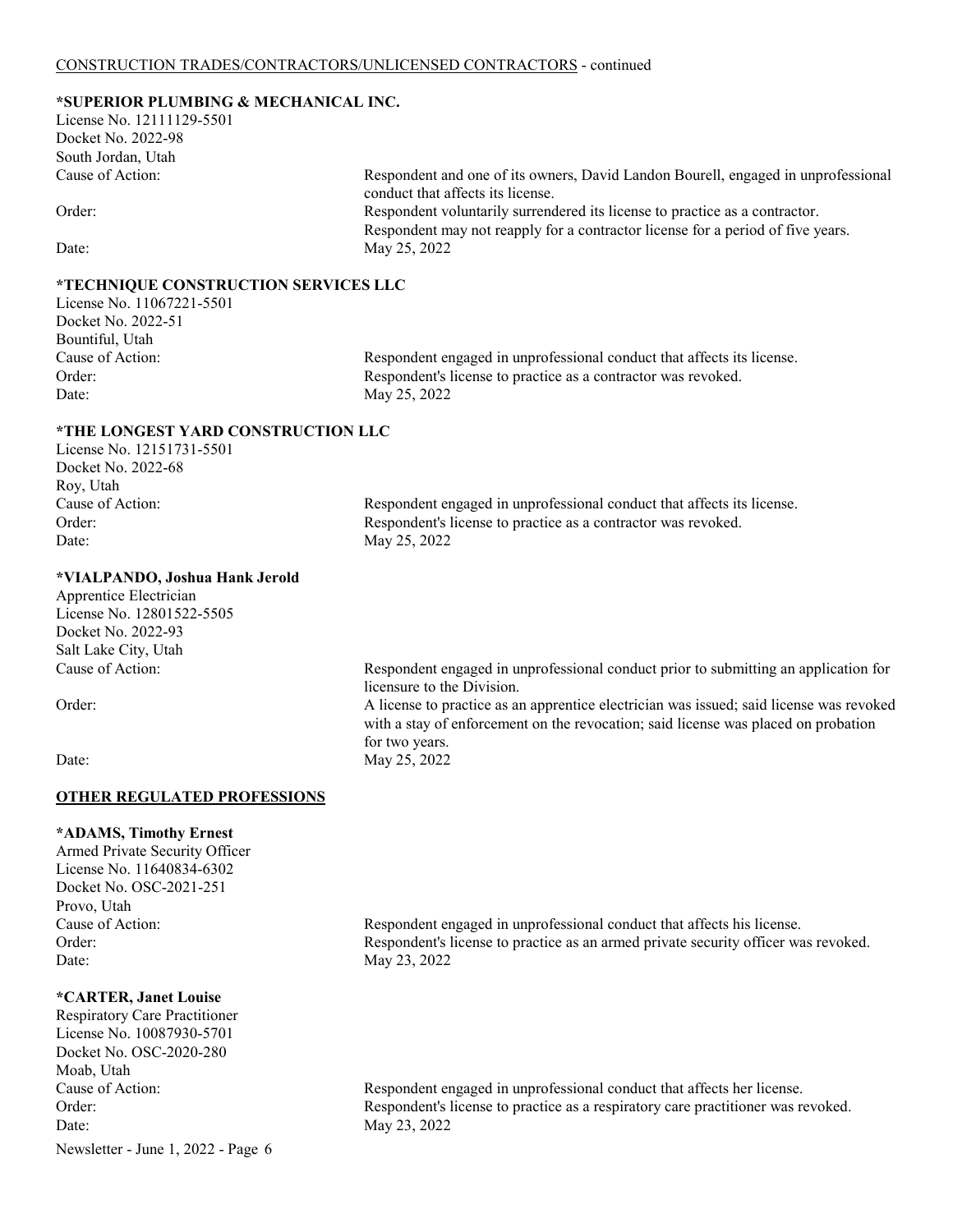#### OTHER REGULATED PROFESSIONS - continued

#### **\*DEAN, Trevor Jared**

Physical Therapist Assistant License No. 7858409-2402 Docket No. OSC-2020-416 Farr West, Utah

### **\*PREECE, Shane Michael, DC**

Chiropractic Physician License No. 7223855-1202 Docket No. 2022-115 St. George, Utah

# **\*WHEMPNER, Berlynn Madison**

Burglar Alarm Company Agent License No. 12774733-6502 Docket No. 2022-120 Saratoga Springs, Utah Cause of Action: Respondent engaged in unprofessional conduct prior to submitting an application for licensure to the Division. Memorandum of Understanding and Order: A license to practice as a burglar alarm company agent was issued and said license was placed on probation for one year with conditions. Date: May 24, 2022

**NOTE: The Division has an "Agency and Disciplinary Action Search" function now available on DOPL website**  (https://dopl.utah.gov/orders/**[http://www.dopl.utah.gov\)\)](http://www.dopl.utah.gov)/) in which you can search and print scanned agency and disciplinary action documents.**

**If you need assistance with copies of citations, please contact Kim or Carol as shown below. This newsletter is published monthly. Your comments and suggestions are welcomed. If you need further information on any material contained in the newsletter, please contact Kimberley L. at (801) 530-6088 or Carol I. at (801) 530-6626.**

Cause of Action: Respondent engaged in unprofessional conduct that affects his license and failed to comply with conditions that existed on his license.

Order: Respondent's license to practice as a physical therapist assistant was revoked. Date: May 6, 2022

> Allegations Respondent engaged in unlawful conduct that affects his license. While Respondent neither admits nor denies the Division's allegations, he agreed to the following.

Order: Respondent was given a public reprimand for the conduct identified in the Stipulation/Order; required to take and successfully pass portions of the EBAS examination within 180 days; complete additional continuing education within 180 days; ordered to pay a \$5,000 fine of which \$3,000 is stayed based on compliance with other conditions. The remaining \$2,000 fine is due within 30 days. Date : May 19, 2022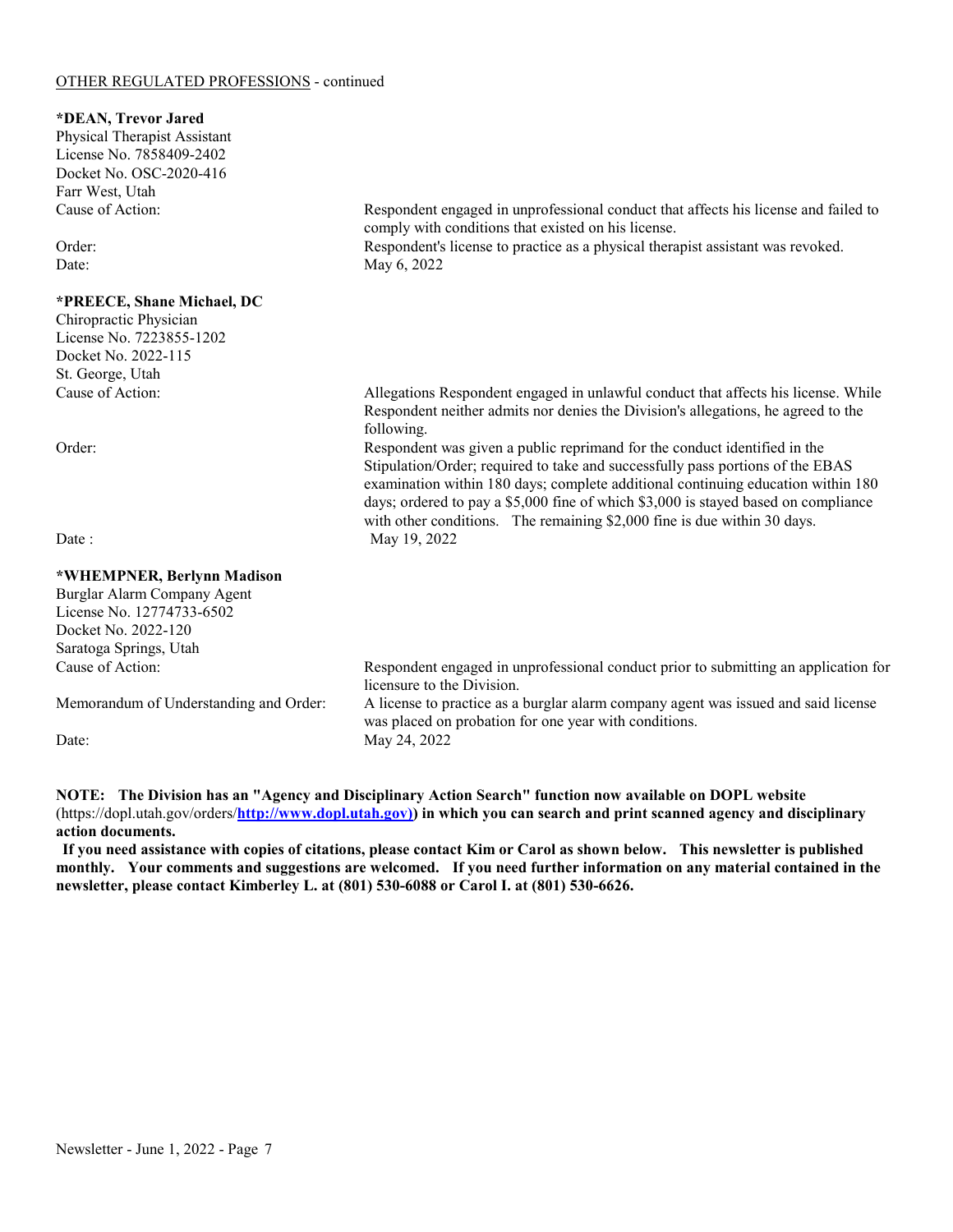| דו ואוטו בטטוטו | <b>FAILIUFAILIVAIL</b>                | LIVLIVUL IVV      |                                                | <b>PIDITOR</b> |                                    | <b>AIVIOUNT</b> | <b>UNILIAIU</b> |
|-----------------|---------------------------------------|-------------------|------------------------------------------------|----------------|------------------------------------|-----------------|-----------------|
| Contractor      | A&C Construction LLC                  |                   | 10910421-5501 Unauthorized Practice            | Citation       | 45752 Fine Assessed - Collections  | \$1,600.00      | 05/16/2022      |
| Contractor      | Albos Construction, Inc.              |                   | 9582540-5501 Abandonment of Project            | Citation       | 45031 Fine Assessed - Collections  | \$800.00        | 05/16/2022      |
| Contractor      | Allstar Service and Repair Corp       | 8999015-5501      | <b>Ethical Standards</b>                       | Citation       | 43470 Fine Assessed - Paid         | \$800.00        | 05/10/2022      |
| Contractor      | All-Ways Fencing Inc                  |                   | 7154947-5501 Unauthorized Practice             | Citation       | 45186 Fine Assessed - Paid         | \$400.00        | 05/09/2022      |
| Contractor      | Angel Islas Aguirre                   |                   | UNLICENSED Unauthorized Practice               | Citation       | 45047 Fine Assessed - Paid         | \$800.00        | 05/30/2022      |
| Contractor      | Apollo Electric LLC                   |                   | 6715659-5501 Aiding Unlicensed Practice        | Citation       | 45184 Fine Assessed - Paid         | \$400.00        | 05/20/2022      |
| Contractor      | <b>Balmore Gonzalez</b>               |                   | UNLICENSED Unauthorized Practice               | Citation       | 45436 Fine Assessed - Paid         | \$400.00        | 05/31/2022      |
| Contractor      | <b>Bartolo Construction, LLC</b>      |                   | 11117849-5501 Unauthorized Practice            | Citation       | 45280 Fine Assessed - Paid         | \$400.00        | 05/25/2022      |
| Contractor      | Benjamin Alcantar                     |                   | UNLICENSED Unauthorized Practice               | Citation       | 101678 Fine Assessed - Collections | \$800.00        | 05/17/2022      |
| Contractor      | <b>Black Diamond Experts LLC</b>      |                   | 7509104-5501 Aiding Unlicensed Practice        | Citation       | 45822 Fine Assessed - Paid         | \$400.00        | 05/18/2022      |
| Contractor      | Brent Benjamin Skougard               |                   | UNLICENSED Unauthorized Practice               | Citation       | 101616 Fine Assessed - Collections | \$2,000.00      | 05/16/2022      |
| Contractor      | <b>Brett Parker</b>                   |                   | Unauthorized Practice                          | Citation       | 43460 Fine Assessed - Paid         | \$800.00        | 05/31/2022      |
| Contractor      | <b>Byron Fenn</b>                     | 296194-5501       | Unauthorized Practice                          | Citation       | 45420 Fine Assessed - Paid         | \$400.00        | 05/03/2022      |
| Contractor      | C&A Custom Painting, LLC              |                   | 11422022-5501 Unauthorized Practice            | Citation       | 45302 Fine Assessed - Paid         | \$800.00        | 05/31/2022      |
| Contractor      | Calleja Painters LLC                  |                   | 11384723-5500 Unauthorized Practice            | Citation       | 45301 Fine Assessed - Collections  | \$800.00        | 05/16/2022      |
| Contractor      | Carter Russell Osborn                 |                   | UNLICENSED Unauthorized Practice               | Citation       | 45175 Fine Assessed - Paid         | \$400.00        | 05/04/2022      |
| Contractor      | Copper State Electric, LLC            |                   | 10911706-5501 Unauthorized Practice            | Citation       | 101774 Fine Assessed - Paid        | \$400.00        | 05/13/2022      |
| Contractor      | Danny's Vinyl Pools LLC               |                   | 10376727-5501 Unauthorized Practice            | Citation       | 101666 Fine Assessed - Collections | \$2,000.00      | 05/17/2022      |
| Contractor      | <b>David Torres</b>                   |                   | UNLICENSED Unauthorized Practice               | Citation       | 101619 Fine Assessed - Collections | \$2,000.00      | 05/16/2022      |
| Contractor      | DIAMOND W LANDSCAPING LLC             |                   | UNLICENSED Unauthorized Practice               | Citation       | 101673 Fine Assessed - Collections | \$800.00        | 05/17/2022      |
| Contractor      | <b>Enterprise Painters LLC</b>        |                   | 10702891-5501 Unauthorized Practice            | Citation       | 45321 Fine Assessed - Paid         | \$800.00        | 05/09/2022      |
| Contractor      | Ethan Houghton                        |                   | UNLICENSED Unauthorized Practice               | Citation       | 45315 Fine Assessed - Paid         | \$400.00        | 05/04/2022      |
| Contractor      | <b>Ethereal Furnishings LLC</b>       |                   | 10503993-5501 Unauthorized Practice            | Citation       | 101806 Fine Assessed - Paid        | \$800.00        | 05/03/2022      |
| Contractor      | Gage Conway Craine                    |                   | 11670365-5500 Unauthorized Practice            | Citation       | 45256 Fine Assessed - Collections  | \$800.00        | 05/16/2022      |
| Contractor      | <b>Garrett Reden</b>                  |                   | UNLICENSED Unauthorized Practice               | Citation       | 47100 Fine Assessed - Paid         | \$800.00        | 05/09/2022      |
| Contractor      | Gary Roland Long                      |                   | UNLICENSED Unauthorized Practice               | Citation       | 43475 Fine Assessed - Paid         | \$800.00        | 05/10/2022      |
| Contractor      | Gary Russell Grosjean                 |                   | UNLICENSED Aiding Unlicensed Practice          | Citation       | 45400 Cease and Desist Only        |                 | 05/03/2022      |
| Contractor      | H & H Concrete Construction           | 339963-5501       | Unauthorized Practice                          | Citation       | 45283 Fine Assessed - Paid         | \$800.00        | 05/12/2022      |
| Contractor      | Han-De-Man Services Inc               |                   | UNLICENSED Unauthorized Practice               | Citation       | 43625 Fine Assessed - Paid         | \$800.00        | 05/12/2022      |
| Contractor      | HF Handyman & Landscaping L.L.C.      |                   | UNLICENSED Unauthorized Practice               | Citation       | 45319 Fine Assessed - Paid         | \$400.00        | 05/03/2022      |
| Contractor      | Ihler Customs LLC                     |                   | 11640236-5501 Unauthorized Practice            | Citation       | 45415 Fine Assessed - Paid         | \$100.00        | 05/23/2022      |
| Contractor      | Jackson Painting, LLC                 |                   | 11199783-5501 Unauthorized Practice            | Citation       | 101807 Fine Assessed - Paid        | \$800.00        | 05/17/2022      |
| Contractor      | James Franklin Haney                  |                   | UNLICENSED Unauthorized Practice               | Citation       | 29593 Fine Assessed - Paid         | \$500.00        | 05/18/2022      |
| Contractor      | Jayson William Valery Paske           |                   | UNLICENSED Unauthorized Practice               | Citation       | 45748 Fine Assessed - Collections  | \$800.00        | 05/16/2022      |
| Contractor      | Jerrid Dee Hranac                     |                   | UNLICENSED Unauthorized Practice               | Citation       | 101675 Fine Assessed - Collections | \$800.00        | 05/17/2022      |
| Contractor      | Jerrid Dee Hranac                     | UNLICENSED        | Unauthorized Practice                          | Citation       | 101676 Fine Assessed - Collections | \$1,600.00      | 05/17/2022      |
| Contractor      | Joe Olschewski                        | <b>UNLICENSED</b> | Unauthorized Practice                          | Citation       | 28690 Fine Assessed - Paid         | \$500.00        | 05/25/2022      |
| Contractor      | Jorge Alvarez                         |                   | UNLICENSED Unauthorized Practice               | Citation       | 101618 Fine Assessed - Collections | \$800.00        | 05/16/2022      |
| Contractor      | JP Quality Painting LLC               |                   | 10511683-5501 Unauthorized Practice            | Citation       | 45282 Fine Assessed - Paid         | \$400.00        | 05/23/2022      |
| Contractor      | Kingz Concrete LLC                    |                   | 11073322-5501 Unauthorized Practice            | Citation       | 45045 Fine Assessed - Paid         | \$400.00        | 05/17/2022      |
| Contractor      | LAKAI CONSTRUCTION LLC                |                   | 12262212-5501 Unauthorized Practice            | Citation       | 101663 Fine Assessed - Collections | \$1,600.00      | 05/17/2022      |
| Contractor      | Leaf Yard Care LLC                    |                   | UNLICENSED Unauthorized Practice               | Citation       | 45188 Fine Assessed - Paid         | \$800.00        | 05/20/2022      |
| Contractor      | Levao Refrigeration Heating & Air LLC |                   | 10382388-5501 Practice Beyond Scope of License | Citation       | 101872 Fine Assessed - Paid        | \$800.00        | 05/23/2022      |
| Contractor      | Marco Antonio Lopez                   |                   | UNLICENSED Unauthorized Practice               | Citation       | 45285 Fine Assessed - Paid         | \$800.00        | 05/24/2022      |
| Contractor      | Maria Agustin Ramirez                 |                   | UNLICENSED Unauthorized Practice               | Citation       | 45279 Fine Assessed - Paid         | \$800.00        | 05/09/2022      |
| Contractor      | Maria Agustin Ramirez                 |                   | UNLICENSED Unauthorized Practice               | Citation       | 45279 Paid - Paid                  | \$800.00        | 05/09/2022      |
| Contractor      | Mark Thomas Niederhauser              |                   | 8715407-5500 Practice Beyond Scope of License  | Citation       | 101780 Fine Assessed - Paid        | \$400.00        | 05/25/2022      |
| Contractor      | N Style LLC                           |                   | 11203632-5501 Aiding Unlicensed Practice       | Citation       | 45329 Fine Assessed - Paid         | \$800.00        | 05/19/2022      |

| <b>LICENSE NO</b> | <b>VIOLATION</b>                              | <b>SANCTIO</b> |
|-------------------|-----------------------------------------------|----------------|
|                   | 0910421-5501 Unauthorized Practice            | Citatior       |
| 582540-5501       | Abandonment of Project                        | Citatior       |
| 999015-5501       | <b>Ethical Standards</b>                      | Citatior       |
| 154947-5501       | <b>Unauthorized Practice</b>                  | Citatior       |
| <b>NLICENSED</b>  | <b>Unauthorized Practice</b>                  | Citatior       |
| 715659-5501       | <b>Aiding Unlicensed Practice</b>             | Citatior       |
| <b>NLICENSED</b>  | <b>Unauthorized Practice</b>                  | Citatior       |
|                   | 1117849-5501 Unauthorized Practice            | Citatior       |
| <b>NLICENSED</b>  | <b>Unauthorized Practice</b>                  | Citatior       |
| 509104-5501       | <b>Aiding Unlicensed Practice</b>             | Citatior       |
| <b>NLICENSED</b>  | <b>Unauthorized Practice</b>                  | Citatior       |
|                   | <b>Unauthorized Practice</b>                  | Citatior       |
| 96194-5501        | <b>Unauthorized Practice</b>                  | Citatior       |
|                   | 1422022-5501 Unauthorized Practice            | Citatior       |
|                   | 1384723-5500 Unauthorized Practice            | Citatior       |
|                   | NLICENSED Unauthorized Practice               | Citatior       |
|                   | 0911706-5501 Unauthorized Practice            | Citatior       |
|                   | 0376727-5501 Unauthorized Practice            | Citatior       |
| NLICENSED         | Unauthorized Practice                         | Citatior       |
| <b>NLICENSED</b>  | <b>Unauthorized Practice</b>                  | Citatior       |
|                   | 0702891-5501 Unauthorized Practice            | Citatior       |
| NLICENSED         | <b>Unauthorized Practice</b>                  | Citatior       |
|                   | 0503993-5501 Unauthorized Practice            | Citatior       |
|                   | 1670365-5500 Unauthorized Practice            | Citatior       |
| <b>NLICENSED</b>  | <b>Unauthorized Practice</b>                  | Citatior       |
| <b>NLICENSED</b>  | <b>Unauthorized Practice</b>                  | Citatior       |
| <b>NLICENSED</b>  | <b>Aiding Unlicensed Practice</b>             | Citatior       |
| 39963-5501        | <b>Unauthorized Practice</b>                  | Citatior       |
| <b>NLICENSED</b>  | <b>Unauthorized Practice</b>                  | Citatior       |
| <b>NLICENSED</b>  | <b>Unauthorized Practice</b>                  | Citatior       |
|                   | 1640236-5501 Unauthorized Practice            | Citatior       |
|                   | 1199783-5501 Unauthorized Practice            | Citatior       |
| NLICENSED         | <b>Unauthorized Practice</b>                  | Citatior       |
| <b>NLICENSED</b>  | <b>Unauthorized Practice</b>                  | Citatior       |
| <b>NLICENSED</b>  | <b>Unauthorized Practice</b>                  | Citatior       |
| NLICENSED         | Unauthorized Practice                         | Citatior       |
| NLICENSED         | <b>Unauthorized Practice</b>                  | Citatior       |
| <b>NLICENSED</b>  | <b>Unauthorized Practice</b>                  | Citatior       |
|                   | 0511683-5501 Unauthorized Practice            | Citatior       |
|                   | 1073322-5501 Unauthorized Practice            | Citatior       |
|                   | 2262212-5501 Unauthorized Practice            | Citatior       |
| <b>NLICENSED</b>  | <b>Unauthorized Practice</b>                  | Citatior       |
|                   | 0382388-5501 Practice Beyond Scope of License | Citatior       |
| <b>NLICENSED</b>  | <b>Unauthorized Practice</b>                  | Citatior       |
| <b>NLICENSED</b>  | <b>Unauthorized Practice</b>                  | Citatior       |
| NLICENSED         | <b>Unauthorized Practice</b>                  | Citatior       |
| 715407-5500       | Practice Beyond Scope of License              | Citatior       |
|                   | 1203632-5501 Aiding Unlicensed Practice       | Citatior       |

| PROFESSION | PARTICIPANT NAME                      | <b>LICENSE NO</b> | <b>VIOLATION</b>                               | <b>SANCTION</b> | CITATION # | <b>STATUS</b>                      | <b>AMOUNT</b> | DATE PAID  |
|------------|---------------------------------------|-------------------|------------------------------------------------|-----------------|------------|------------------------------------|---------------|------------|
| Contractor | A&C Construction LLC                  |                   | 10910421-5501 Unauthorized Practice            | Citation        |            | 45752 Fine Assessed - Collections  | \$1,600.00    | 05/16/202  |
| Contractor | Albos Construction, Inc.              |                   | 9582540-5501 Abandonment of Project            | Citation        |            | 45031 Fine Assessed - Collections  | \$800.00      | 05/16/202  |
| Contractor | Allstar Service and Repair Corp       | 8999015-5501      | <b>Ethical Standards</b>                       | Citation        |            | 43470 Fine Assessed - Paid         | \$800.00      | 05/10/202  |
| Contractor | All-Ways Fencing Inc                  |                   | 7154947-5501 Unauthorized Practice             | Citation        |            | 45186 Fine Assessed - Paid         | \$400.00      | 05/09/202  |
| Contractor | Angel Islas Aguirre                   | UNLICENSED        | Unauthorized Practice                          | Citation        |            | 45047 Fine Assessed - Paid         | \$800.00      | 05/30/202  |
| Contractor | Apollo Electric LLC                   |                   | 6715659-5501 Aiding Unlicensed Practice        | Citation        |            | 45184 Fine Assessed - Paid         | \$400.00      | 05/20/202  |
| Contractor | <b>Balmore Gonzalez</b>               |                   | UNLICENSED Unauthorized Practice               | Citation        |            | 45436 Fine Assessed - Paid         | \$400.00      | 05/31/202  |
| Contractor | <b>Bartolo Construction, LLC</b>      |                   | 11117849-5501 Unauthorized Practice            | Citation        |            | 45280 Fine Assessed - Paid         | \$400.00      | 05/25/202  |
| Contractor | Benjamin Alcantar                     |                   | UNLICENSED Unauthorized Practice               | Citation        |            | 101678 Fine Assessed - Collections | \$800.00      | 05/17/202  |
| Contractor | <b>Black Diamond Experts LLC</b>      |                   | 7509104-5501 Aiding Unlicensed Practice        | Citation        |            | 45822 Fine Assessed - Paid         | \$400.00      | 05/18/202  |
| Contractor | Brent Benjamin Skougard               |                   | UNLICENSED Unauthorized Practice               | Citation        |            | 101616 Fine Assessed - Collections | \$2,000.00    | 05/16/202  |
| Contractor | <b>Brett Parker</b>                   |                   | Unauthorized Practice                          | Citation        |            | 43460 Fine Assessed - Paid         | \$800.00      | 05/31/202  |
| Contractor | <b>Byron Fenn</b>                     | 296194-5501       | Unauthorized Practice                          | Citation        |            | 45420 Fine Assessed - Paid         | \$400.00      | 05/03/202  |
| Contractor | C&A Custom Painting, LLC              |                   | 11422022-5501 Unauthorized Practice            | Citation        |            | 45302 Fine Assessed - Paid         | \$800.00      | 05/31/202  |
| Contractor | Calleja Painters LLC                  |                   | 11384723-5500 Unauthorized Practice            | Citation        |            | 45301 Fine Assessed - Collections  | \$800.00      | 05/16/202  |
| Contractor | <b>Carter Russell Osborn</b>          |                   | UNLICENSED Unauthorized Practice               | Citation        |            | 45175 Fine Assessed - Paid         | \$400.00      | 05/04/202  |
| Contractor | Copper State Electric, LLC            |                   | 10911706-5501 Unauthorized Practice            | Citation        |            | 101774 Fine Assessed - Paid        | \$400.00      | 05/13/202  |
| Contractor | Danny's Vinyl Pools LLC               |                   | 10376727-5501 Unauthorized Practice            | Citation        |            | 101666 Fine Assessed - Collections | \$2,000.00    | 05/17/202  |
| Contractor | David Torres                          |                   | UNLICENSED Unauthorized Practice               | Citation        |            | 101619 Fine Assessed - Collections | \$2,000.00    | 05/16/202  |
| Contractor | DIAMOND W LANDSCAPING LLC             |                   | UNLICENSED Unauthorized Practice               | Citation        |            | 101673 Fine Assessed - Collections | \$800.00      | 05/17/202  |
| Contractor | Enterprise Painters LLC               |                   | 10702891-5501 Unauthorized Practice            | Citation        |            | 45321 Fine Assessed - Paid         | \$800.00      | 05/09/202  |
| Contractor | Ethan Houghton                        |                   | UNLICENSED Unauthorized Practice               | Citation        |            | 45315 Fine Assessed - Paid         | \$400.00      | 05/04/202  |
| Contractor | <b>Ethereal Furnishings LLC</b>       |                   | 10503993-5501 Unauthorized Practice            | Citation        |            | 101806 Fine Assessed - Paid        | \$800.00      | 05/03/202  |
| Contractor | Gage Conway Craine                    |                   | 11670365-5500 Unauthorized Practice            | Citation        |            | 45256 Fine Assessed - Collections  | \$800.00      | 05/16/202  |
| Contractor | Garrett Reden                         |                   | UNLICENSED Unauthorized Practice               | Citation        |            | 47100 Fine Assessed - Paid         | \$800.00      | 05/09/202  |
| Contractor | Gary Roland Long                      |                   | UNLICENSED Unauthorized Practice               | Citation        |            | 43475 Fine Assessed - Paid         | \$800.00      | 05/10/202  |
| Contractor | Gary Russell Grosjean                 |                   | UNLICENSED Aiding Unlicensed Practice          | Citation        |            | 45400 Cease and Desist Only        |               | 05/03/202  |
| Contractor | H & H Concrete Construction           | 339963-5501       | Unauthorized Practice                          | Citation        |            | 45283 Fine Assessed - Paid         | \$800.00      | 05/12/202  |
| Contractor | Han-De-Man Services Inc               |                   | UNLICENSED Unauthorized Practice               | Citation        |            | 43625 Fine Assessed - Paid         | \$800.00      | 05/12/202  |
| Contractor | HF Handyman & Landscaping L.L.C.      |                   | UNLICENSED Unauthorized Practice               | Citation        |            | 45319 Fine Assessed - Paid         | \$400.00      | 05/03/202  |
| Contractor | <b>Ihler Customs LLC</b>              |                   | 11640236-5501 Unauthorized Practice            | Citation        |            | 45415 Fine Assessed - Paid         | \$100.00      | 05/23/202  |
| Contractor | Jackson Painting, LLC                 |                   | 11199783-5501 Unauthorized Practice            | Citation        |            | 101807 Fine Assessed - Paid        | \$800.00      | 05/17/202  |
| Contractor | James Franklin Haney                  |                   | UNLICENSED Unauthorized Practice               | Citation        |            | 29593 Fine Assessed - Paid         | \$500.00      | 05/18/202  |
| Contractor | Jayson William Valery Paske           |                   | UNLICENSED Unauthorized Practice               | Citation        |            | 45748 Fine Assessed - Collections  | \$800.00      | 05/16/202  |
| Contractor | Jerrid Dee Hranac                     |                   | UNLICENSED Unauthorized Practice               | Citation        |            | 101675 Fine Assessed - Collections | \$800.00      | 05/17/202  |
| Contractor | Jerrid Dee Hranac                     |                   | UNLICENSED Unauthorized Practice               | Citation        |            | 101676 Fine Assessed - Collections | \$1,600.00    | 05/17/202  |
| Contractor | Joe Olschewski                        |                   | UNLICENSED Unauthorized Practice               | Citation        |            | 28690 Fine Assessed - Paid         | \$500.00      | 05/25/202  |
| Contractor | Jorge Alvarez                         |                   | UNLICENSED Unauthorized Practice               | Citation        |            | 101618 Fine Assessed - Collections | \$800.00      | 05/16/202  |
| Contractor | JP Quality Painting LLC               |                   | 10511683-5501 Unauthorized Practice            | Citation        |            | 45282 Fine Assessed - Paid         | \$400.00      | 05/23/202  |
| Contractor | Kingz Concrete LLC                    |                   | 11073322-5501 Unauthorized Practice            | Citation        |            | 45045 Fine Assessed - Paid         | \$400.00      | 05/17/202  |
| Contractor | LAKAI CONSTRUCTION LLC                |                   | 12262212-5501 Unauthorized Practice            | Citation        |            | 101663 Fine Assessed - Collections | \$1,600.00    | 05/17/202  |
| Contractor | Leaf Yard Care LLC                    |                   | UNLICENSED Unauthorized Practice               | Citation        |            | 45188 Fine Assessed - Paid         | \$800.00      | 05/20/202  |
| Contractor | Levao Refrigeration Heating & Air LLC |                   | 10382388-5501 Practice Beyond Scope of License | Citation        |            | 101872 Fine Assessed - Paid        | \$800.00      | 05/23/202  |
| Contractor | Marco Antonio Lopez                   |                   | UNLICENSED Unauthorized Practice               | Citation        |            | 45285 Fine Assessed - Paid         | \$800.00      | 05/24/202  |
| Contractor | Maria Agustin Ramirez                 |                   | UNLICENSED Unauthorized Practice               | Citation        |            | 45279 Fine Assessed - Paid         | \$800.00      | 05/09/202  |
| Contractor | Maria Agustin Ramirez                 |                   | UNLICENSED Unauthorized Practice               | Citation        |            | 45279 Paid - Paid                  | \$800.00      | 05/09/202  |
| Contractor | Mark Thomas Niederhauser              |                   | 8715407-5500 Practice Beyond Scope of License  | Citation        |            | 101780 Fine Assessed - Paid        | \$400.00      | 05/25/202  |
| Contractor | N Style LLC                           |                   | 11203632-5501 Aiding Unlicensed Practice       | Citation        |            | 45329 Fine Assessed - Paid         | \$800.00      | 05/19/2021 |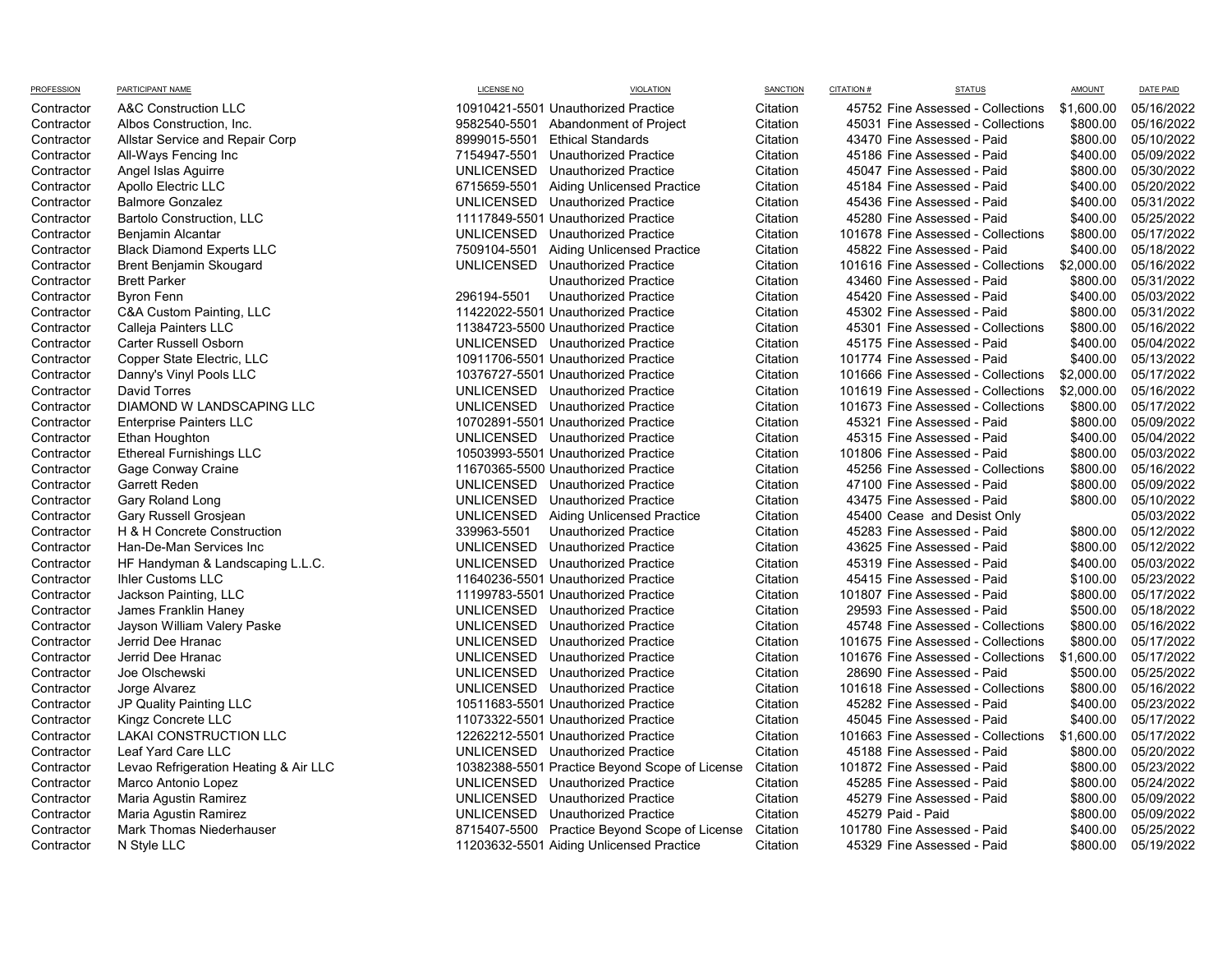| Contractor                          | Narrowleaf Landscapes                          | UNLICENSED Unauthorized Practice                                                  | Citation             | 45742 Fine Assessed - Paid                                 | \$400.00             | 05/16/2022               |
|-------------------------------------|------------------------------------------------|-----------------------------------------------------------------------------------|----------------------|------------------------------------------------------------|----------------------|--------------------------|
| Contractor                          | Nathan William Terry                           | 11199494-5501 Unauthorized Practice                                               | Citation             | 45423 Cease and Desist Only                                |                      | 05/04/2022               |
| Contractor                          | New Horizons Contracting, LLC                  | 10566073-5501 Aiding Unlicensed Practice                                          | Citation             | 43787 Fine Assessed - Collections                          | \$1,000.00           | 05/16/2022               |
| Contractor                          | Oscar Trabanino                                | UNLICENSED Unauthorized Practice                                                  | Citation             | 101647 Fine Assessed - Collections                         | \$800.00             | 05/17/2022               |
| Contractor                          | Parker Properties Maintenance and Construction | UNLICENSED Unauthorized Practice                                                  | Citation             | 43460 Fine Assessed - Paid                                 | \$800.00             | 05/31/2022               |
| Contractor                          | <b>PM Construction</b>                         | UNLICENSED Unauthorized Practice                                                  | Citation             | 45325 Fine Assessed - Paid                                 | \$800.00             | 05/31/2022               |
| Contractor                          | Prestige, Living By Design Inc.                | Unauthorized Practice                                                             | Citation             | 45331 Fine Assessed - Paid                                 | \$400.00             | 05/24/2022               |
| Contractor                          | PRO 1 ONE LANDSCAPES                           | UNLICENSED Unauthorized Practice                                                  | Citation             | 45422 Fine Assessed - Paid                                 | \$400.00             | 05/25/2022               |
| Contractor                          | <b>Promontory Roofing</b>                      | UNLICENSED Unauthorized Practice                                                  | Citation             | 45752 Fine Assessed - Collections                          | \$1,600.00           | 05/16/2022               |
| Contractor                          | Red Line Excavating, LLC                       | 10812667-5501 Unauthorized Practice                                               | Citation             | 43778 Fine Assessed - Collections                          | \$800.00             | 05/16/2022               |
| Contractor                          | Richard Campos-Mora                            | UNLICENSED Ethical Standards                                                      | Citation             | 43463 Fine Assessed - Collections                          | \$800.00             | 05/16/2022               |
| Contractor                          | Robert Handyman Services, LLC                  | 8858341-5500 Practice Beyond Scope of License                                     | Citation             | 101596 Fine Assessed - Paid                                | \$800.00             | 05/11/2022               |
| Contractor                          | <b>Russell Ward Construction, LLC</b>          | 12302688-5501 Probation Violation                                                 | Citation             | 101700 Fine Assessed - Collections                         | \$250.00             | 05/17/2022               |
| Contractor                          | Shaquille R Austin                             | UNLICENSED Unauthorized Practice                                                  | Citation             | 101620 Fine Assessed - Collections                         | \$800.00             | 05/16/2022               |
| Contractor                          | Solcius LLC                                    | 9545554-5501 Ethical Standards                                                    | Citation             | 45424 Fine Assessed - Paid                                 | \$800.00             | 05/23/2022               |
| Contractor                          | Sunrise Roofing Company LLC                    | 11148379-5501 Unauthorized Practice                                               | Citation             | 45320 Fine Assessed - Paid                                 | \$400.00             | 05/05/2022               |
| Contractor                          | SUNSET PAINTING COMPANY                        | 5130171-5501 Unauthorized Practice                                                | Citation             | 45318 Fine Assessed - Paid                                 | \$800                | 05/03/2022               |
| Contractor                          | The Gas Guy LLC                                | 11379024-5501 Unauthorized Practice                                               | Citation             | 45276 Fine Assessed - Paid                                 | \$400.00             | 05/14/2022               |
| Contractor                          | Thomas Lee Rush                                | UNLICENSED Unauthorized Practice                                                  | Citation             | 101662 Fine Assessed - Paid                                | \$800.00             | 05/03/2022               |
| Contractor                          | THREE MEN & A SHOVEL LANDSCAPING, L.L.C.       | 5147491-5501 Unauthorized Practice                                                | Citation             | 47103 Fine Assessed - Paid                                 | \$800.00             | 05/16/2022               |
| Contractor                          | <b>TK Custom Painting LLC</b>                  | UNLICENSED Unauthorized Practice                                                  | Citation             | 45043 Fine Assessed - Paid                                 | \$400.00             | 05/18/2022               |
| Contractor                          | Tough Terrain Landscaping, LLC                 | 11264120-5501 Unauthorized Practice                                               | Citation             | 45181 Fine Assessed - Paid                                 | \$400.00             | 05/03/2022               |
| Contractor                          | <b>Trefren Construction</b>                    | UNLICENSED Unauthorized Practice                                                  | Citation             | 101652 Fine Assessed - Collections                         | \$800.00             | 05/17/2022               |
| Contractor                          | <b>TRENT VAN BRAY</b>                          | UNLICENSED Aiding Unlicensed Practice                                             | Citation             | 101782 Fine Assessed - Paid                                | \$800.00             | 05/18/2022               |
| Contractor                          | <b>UCC Concrete LLC</b>                        | 11139863-5501 Unauthorized Practice                                               | Citation             | 45267 Fine Assessed - Paid                                 | \$400.00             | 05/31/2022               |
| Contractor                          | WASATCH GAS PIPING, LLC.                       | 5200248-5501 Aiding Unlicensed Practice                                           | Citation             | 45176 Fine Assessed - Paid                                 | \$400.00             | 05/04/2022               |
| Contractor                          | Willis L North                                 | UNLICENSED Unauthorized Practice                                                  | Citation             | 101646 Fine Assessed - Collections                         | \$800.00             | 05/16/2022               |
| Cosmetology                         | Amy Hilton                                     | UNLICENSED Unauthorized Practice                                                  | Citation             | 101743 Fine Assessed - Paid                                | \$250.00             | 05/01/2022               |
| Cosmetology                         | <b>Bianca Meyer</b>                            | UNLICENSED Unauthorized Practice                                                  | Citation             | 101698 Fine Assessed - Collections                         | \$500.00             | 05/17/2022               |
|                                     | Cosmetology Clare Rose Meiling                 | UNLICENSED Unauthorized Practice                                                  | Citation             | 101837 Fine Assessed - Paid                                | \$250.00             | 05/16/2022               |
|                                     | Cosmetology Edith Anzaldo                      | UNLICENSED Unauthorized Practice                                                  | Citation             | 101877 Cease and Desist Only                               |                      | 05/23/2022               |
|                                     | Cosmetology Felicia Gamez                      | UNLICENSED Unauthorized Practice                                                  | Citation             | 45911 Fine Assessed - Collections                          | \$1,000.00           | 05/16/2022               |
|                                     | Cosmetology Jolissa Fay Belcher                | UNLICENSED Unauthorized Practice                                                  | Citation             | 40192 Fine Assessed - Collections                          | \$800.00             | 05/12/2022               |
|                                     | Cosmetology Kelsee Ann Saavedra                | 12285742-1124 Unauthorized Practice                                               | Citation             | 101793 Fine Assessed - Paid                                | \$300.00             | 05/14/2022               |
|                                     | Cosmetology LAWVETTE-IWALANI WATSON-SEGOVIA    | UNLICENSED Unauthorized Practice                                                  | Citation             | 101674 Fine Assessed - Collections                         | \$500.00             | 05/17/2022               |
| Cosmetology                         | Mallory H Kjar                                 | UNLICENSED Unauthorized Practice                                                  | Citation             | 101801 Fine Assessed - Paid                                | \$250.00             | 05/25/2022               |
| Cosmetology                         | Niquolette Jones                               | UNLICENSED Unauthorized Practice                                                  | Citation             | 101463 Fine Assessed - Collections                         | \$500.00             | 05/16/2022               |
| Cosmetology                         | Samantha Walton                                | UNLICENSED Unauthorized Practice                                                  | Citation             | 101798 Fine Assessed - Paid                                | \$300.00             | 05/12/2022               |
|                                     | TayLynn Murray                                 | UNLICENSED Unauthorized Practice                                                  | Citation             | 45909 Fine Assessed - Collections                          | \$500.00             | 05/16/2022               |
| Cosmetology                         |                                                |                                                                                   | Citation             | 45919 Fine Assessed - Paid                                 | \$500.00             |                          |
| Cosmetology<br>Cosmetology TRI H LE | Teresa Hong Thao Pham                          | 5319933-1112 Aiding Unlicensed Practice                                           |                      |                                                            | \$500.00             | 05/04/2022<br>05/12/2022 |
|                                     | Cosmetology Xena Mae Grua                      | UNLICENSED Aiding Unlicensed Practice                                             | Citation<br>Citation | 101797 Fine Assessed - Paid<br>101757 Fine Assessed - Paid |                      |                          |
|                                     | Carroll Boswell Johnson                        | UNLICENSED Unauthorized Practice                                                  |                      | 43768 Fine Assessed - Paid                                 | \$300.00<br>\$400.00 | 05/02/2022<br>05/09/2022 |
| Electrician                         |                                                | 9472506-5505 Practice Beyond Scope of License<br>UNLICENSED Unauthorized Practice | Citation             |                                                            |                      |                          |
| Electrician                         | Hacody Nathaniel Lao                           |                                                                                   | Citation             | 45249 Fine Assessed - Collections                          | \$800.00             | 05/16/2022               |
| Electrician                         | Hugo Salazar                                   | UNLICENSED Unauthorized Practice                                                  | Citation             | 101756 Fine Assessed - Paid                                | \$400.00             | 05/11/2022               |
| Electrician                         | Shawn Ray Hill                                 | 179546-5502<br><b>Probation Violation</b>                                         | Citation             | 45766 Fine Assessed - Paid                                 | \$500.00             | 05/01/2022               |
| Electrician                         | Wyatt R Smith                                  | UNLICENSED Unauthorized Practice                                                  | Citation             | 101834 Fine Assessed - Paid                                | \$400.00             | 05/11/2022               |
| Massage                             | Huang Chiao Mei                                | UNLICENSED Unauthorized Practice                                                  | Citation             | 101861 Fine Assessed - Paid                                | \$500.00             | 05/23/2022               |
| Massage                             | Huang Xiu Ai                                   | UNLICENSED Unauthorized Practice                                                  | Citation             | 101860 Fine Assessed - Paid                                | \$500.00             | 05/23/2022               |

| Fine Assessed - Paid        | \$400.00   | 05/16/2022 |
|-----------------------------|------------|------------|
| Cease and Desist Only       |            | 05/04/2022 |
| Fine Assessed - Collections | \$1,000.00 | 05/16/2022 |
| Fine Assessed - Collections | \$800.00   | 05/17/2022 |
| Fine Assessed - Paid        | \$800.00   | 05/31/2022 |
| Fine Assessed - Paid        | \$800.00   | 05/31/2022 |
| Fine Assessed - Paid        | \$400.00   | 05/24/2022 |
| Fine Assessed - Paid        | \$400.00   | 05/25/2022 |
| Fine Assessed - Collections | \$1,600.00 | 05/16/2022 |
| Fine Assessed - Collections | \$800.00   | 05/16/2022 |
| Fine Assessed - Collections | \$800.00   | 05/16/2022 |
| Fine Assessed - Paid        | \$800.00   | 05/11/2022 |
| Fine Assessed - Collections | \$250.00   | 05/17/2022 |
| Fine Assessed - Collections | \$800.00   | 05/16/2022 |
| Fine Assessed - Paid        | \$800.00   | 05/23/2022 |
| Fine Assessed - Paid        | \$400.00   | 05/05/2022 |
| Fine Assessed - Paid        | \$800      | 05/03/2022 |
| Fine Assessed - Paid        | \$400.00   | 05/14/2022 |
| Fine Assessed - Paid        | \$800.00   | 05/03/2022 |
| Fine Assessed - Paid        | \$800.00   | 05/16/2022 |
| Fine Assessed - Paid        | \$400.00   | 05/18/2022 |
| Fine Assessed - Paid        | \$400.00   | 05/03/2022 |
| Fine Assessed - Collections | \$800.00   | 05/17/2022 |
| Fine Assessed - Paid        | \$800.00   | 05/18/2022 |
| Fine Assessed - Paid        | \$400.00   | 05/31/2022 |
| Fine Assessed - Paid        | \$400.00   | 05/04/2022 |
| Fine Assessed - Collections | \$800.00   | 05/16/2022 |
| Fine Assessed - Paid        | \$250.00   | 05/01/2022 |
| Fine Assessed - Collections | \$500.00   | 05/17/2022 |
| Fine Assessed - Paid        | \$250.00   | 05/16/2022 |
| Cease and Desist Only       |            | 05/23/2022 |
| Fine Assessed - Collections | \$1,000.00 | 05/16/2022 |
| Fine Assessed - Collections | \$800.00   | 05/12/2022 |
| Fine Assessed - Paid        | \$300.00   | 05/14/2022 |
| Fine Assessed - Collections | \$500.00   | 05/17/2022 |
| Fine Assessed - Paid        | \$250.00   | 05/25/2022 |
| Fine Assessed - Collections | \$500.00   | 05/16/2022 |
| Fine Assessed - Paid        | \$300.00   | 05/12/2022 |
| Fine Assessed - Collections | \$500.00   | 05/16/2022 |
| Fine Assessed - Paid        | \$500.00   | 05/04/2022 |
| Fine Assessed - Paid        | \$500.00   | 05/12/2022 |
| Fine Assessed - Paid        | \$300.00   | 05/02/2022 |
| Fine Assessed - Paid        | \$400.00   | 05/09/2022 |
| Fine Assessed - Collections | \$800.00   | 05/16/2022 |
| Fine Assessed - Paid        | \$400.00   | 05/11/2022 |
| Fine Assessed - Paid        | \$500.00   | 05/01/2022 |
| Fine Assessed - Paid        | \$400.00   | 05/11/2022 |
| Fine Assessed - Paid        | \$500.00   | 05/23/2022 |
| Fine Assessed - Paid        | \$500.00   | 05/23/2022 |
|                             |            |            |